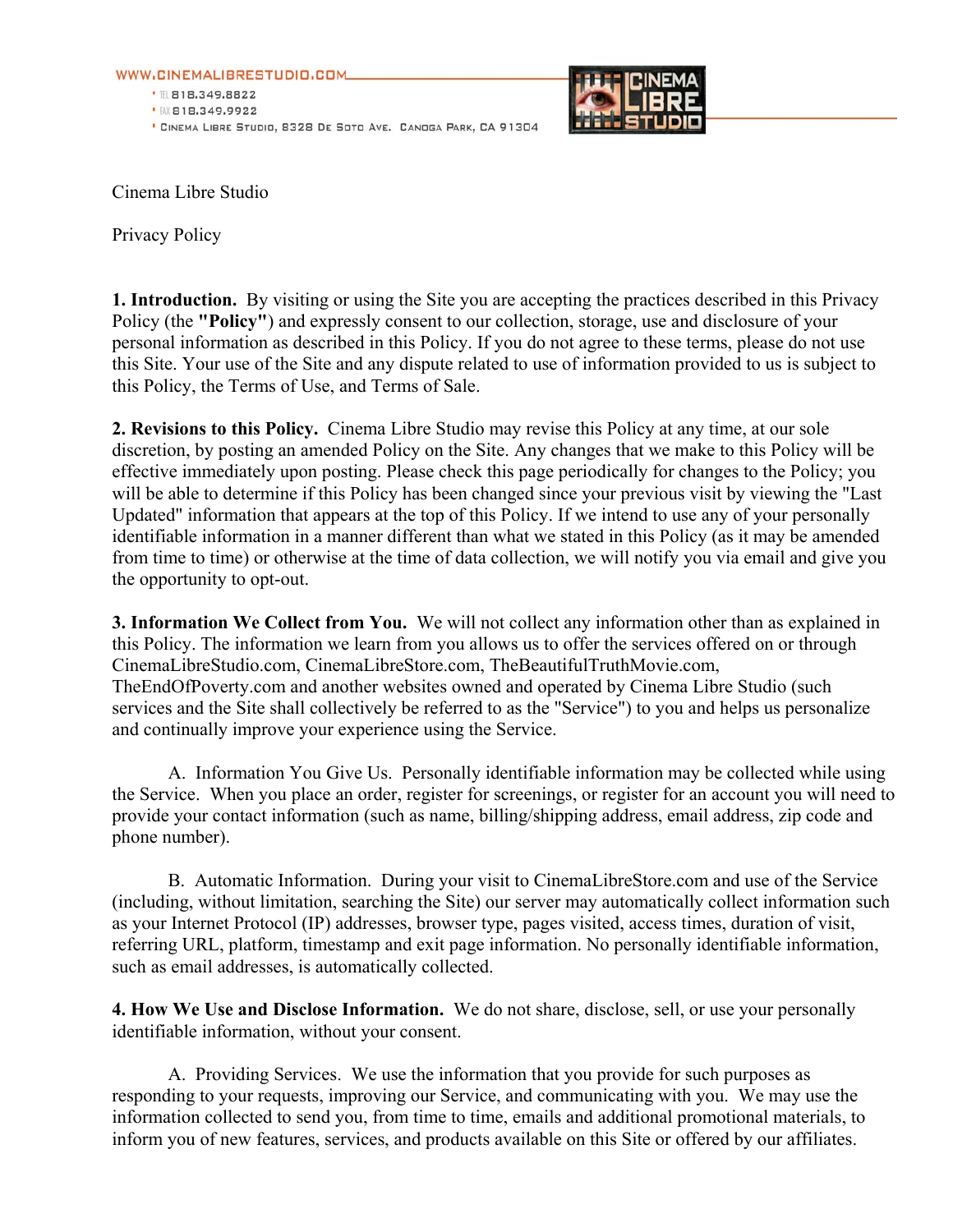WWW.CINEMALIBRESTUDIO.COM

● Ⅲ 818.349.8822 • 服818.349.9922 \* CINEMA LIBRE STUDIO, 8328 DE SOTO AVE. CANOGA PARK, CA 91304



B. Agents. We sometimes employ other companies or individuals to perform functions on our behalf. Examples include fulfilling sending e-mail, shipping products, analyzing data, and providing marketing assistance. They have access to only the information about you needed to perform their functions for us and for you, but may not use it for any other purposes.

C. Business Transfers. In the event that Cinema Libre Studio is acquired or its services or business units are sold, user information may be included in the transaction.

D. Protection of Cinema Libre Studio and Others. We will release your account and other personal information when we believe release is appropriate to:

(i) Comply with the law, legal processes, or governmental requests.

(ii) Enforce or apply your agreements with Cinema Libre Studio.

(iii) Protect the rights, property, or safety of Cinema Libre Studio, the Site, users of the Site, or others. This includes exchanging information with other companies and organizations for fraud protection.

E. Other Disclosures. Other than as set out above, you will always receive notice when information about you might go to third parties, and you will have an opportunity to choose not to share the information.

**5. Links.** Our Site may also include hyperlinks to other sites whose privacy practices may be different than ours. Once you click over to a third-party site, we encourage you to check the other site's privacy notices as we have no control over the content of such privacy notices, and over information that is submitted to, or collected by, these third party sites. Cinema Libre Studio makes no representation with regard to the policies or business practices of any sites to which you click over through a link from this Site, and is not responsible for any material contained on, or any transactions that occur between you and, any such site.

**6. Security of Your Information.** We seek to adopt commercially reasonable security measures consistent with industry practice to assist in protecting against the loss, misuse, and alteration of personally identifiable information which is under our control. When you use our Service, we work to protect the security of your information during transmission, including, when we determine it is essential (in our own discretion), by using encrypted channels and secure servers. However, as you probably know, no security system, or system of transmitting data over the Internet, can be guaranteed to be 100% secure. Therefore, although we work very hard to protect your privacy, we do not promise, and you should not expect, that any information provided to us or to any third party through or in connection with the Site will always remain private. It is important for you to protect against unauthorized access to your information and to your computer. You provide all information entirely at your own risk.

**7. International Users - Applicable Law.** Cinema Libre Studio collects, processes, stores, discloses and disposes of personal information that you submit to the Service in accordance with applicable United States law. Please note that the personal information you submit to the Service will be transferred to the United States to be processed by Cinema Libre Studio in order to provide the Service to you or for such other purposes as set forth in this Policy. If you are not a resident of the United States, you acknowledge and agree that we may collect and use your personal information, as discussed in this